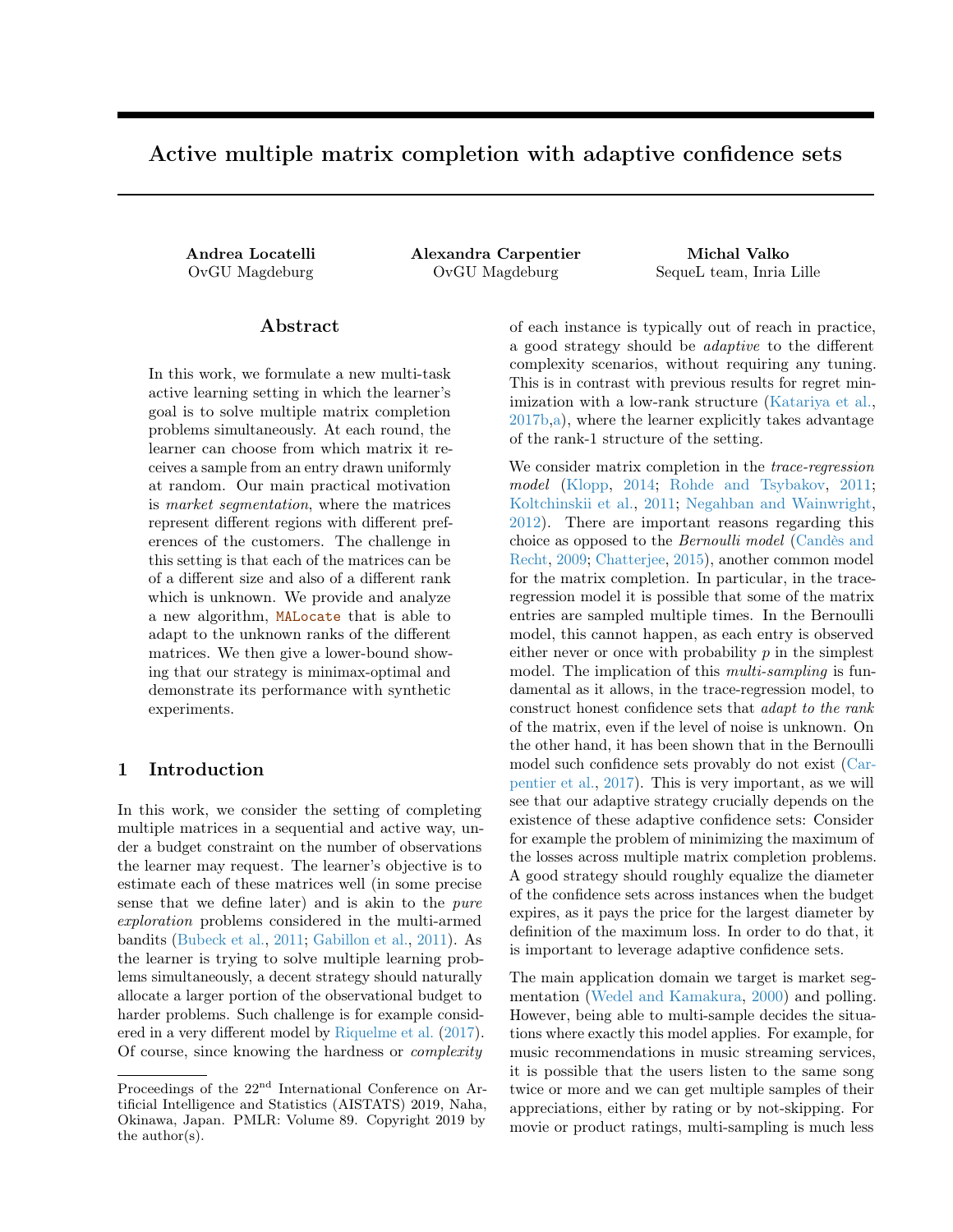applicable. Yet it possible to ask the customer for a second opinion later in time. In other situations, the multi-sampling happens by design. For example, in tasting experiments, the human subjects are sometimes given same two samples, that they have to taste and evaluate with a week-long break in between. Our algorithm and results apply to these situations, whether the multiples-sample for the same entry are possible because of the nature of the setting or by design.

In this work, we introduce the active multiple matrix completion problem and propose an anytime algorithm (MALocate) that solves this problem adaptively to the unknown ranks of each sub-problem. For the max loss, which corresponds to the case where the learner pays the price of the largest loss on the set of matrix completion problems it has to solve, we show that our strategy is optimal by deriving a matching lower bound. Finally, we show that MALocate indeed performs well with a synthetic experiment.

# 2 Multiple matrix completion setting

We start by defining the single matrix completion problem and state the known results that we build on. Then, we introduce our active setting, which can be thought of as solving  $K$  matrix completion problems simultaneously (as the objective is to optimize the loss when the budget  $n$  expires) and sequentially as we may decide where to allocate our budget at round  $t \leq n$ .

#### 2.1 Single matrix completion setting

We first introduce the matrix completion setting and a matrix lasso estimator. Let  $M_0 \in \mathbb{R}^{d_1 \times d_2}$  be an unknown matrix. The task of matrix completion is that of estimating  $M_0$  accurately in some precise sense, that we define later, by an estimator  $\overline{M}$  given n independent random pairs  $(\mathbf{X}_i, Y_i)_{i \leq n}$  such that

$$
Y_i \triangleq \text{Tr}(\mathbf{X}_i^{\text{T}} \mathbf{M}_0) + \sigma \varepsilon_i,
$$

where the  $\varepsilon_i$  are centered independent random variables with unit variance.<sup>[1](#page-1-0)</sup> We consider the matrix completion setting where  $\mathbf{X}_{i}^{\tau}$  are i.i.d. uniformly distributed on the set

$$
\mathcal{X} \triangleq \big\{ e_i(d_1) e_j^{\mathsf{T}}(d_2), i \in [d_1], j \in [d_2] \big\},\
$$

where  $e_i(d)$  are the canonical basis vectors in  $\mathbb{R}^d$ . Typically, in this setting, we do not observe the entire matrix of size  $d_1 \times d_2$  as we have  $n \ll d_1 d_2$ , and we consider matrices of low rank r, with respect to  $min(d_1, d_2)$ , for which completion is still possible despite the low number of observations. Let  $d \triangleq \max(d_1, d_2)$  and  $||\mathbf{M}||_F$  is

the Frobenius norm of a matrix  $\mathbf{M} = (\mathbf{M}_{ij}) \in \mathbb{R}^{d_1 \times d_2}$ defined as

$$
\|\mathbf{M}\|_{F}^{2} \triangleq \sum_{i=1}^{d_{1}} \sum_{j=1}^{d_{2}} \mathbf{M}_{ij}^{2} = \text{Tr}(\mathbf{M}^{\mathsf{T}} \mathbf{M}).
$$

For this problem, it is possible to construct good estimators  $\mathbf{\hat{M}}_n$  such that

$$
\frac{\|\widehat{\mathbf{M}}_n - \mathbf{M}_0\|_F^2}{d_1 d_2} \le \rho(r, n, d),
$$

where  $\rho(r, n, d) \ll ||\mathbf{M}_0||_{\infty}$  for  $r \ll \min(d_1, d_2)$  and  $n \geq rd$ . Intuitively, the higher the rank r of M, the harder the problem should be, as there are more parameters to estimate. A good estimator should be adaptive to the rank of the matrix without requiring it as an input to allow the tuning of hyperparameters.

#### 2.2 Square-root lasso estimator

In this work, we consider the matrix square-root lasso estimator, which has been shown to have favorable properties [\(Candès and Tao,](#page-8-13) [2006;](#page-8-13) [Klopp,](#page-8-5) [2014;](#page-8-5) [Gaïffas](#page-8-14) [and Lecué,](#page-8-14) [2011;](#page-8-14) [Koltchinskii et al.,](#page-8-7) [2011\)](#page-8-7). We define the nuclear norm of a matrix

$$
\|\mathbf{M}\|_{\star} \triangleq \text{Tr}\left(\sqrt{\mathbf{M}^{\mathsf{T}}\mathbf{M}}\right) = \sum_{i=1}^{r} \sigma_i,
$$

where  $\sigma_i$  are the singular values of **M**. The matrix square-root lasso estimator is defined as

<span id="page-1-1"></span>
$$
\widehat{\mathbf{M}}_{n}(\lambda) \in \underset{\mathbf{M} \in \mathbb{R}^{d_1 \times d_2}}{\arg \min} \left\{ \sqrt{\sum_{i=1}^{n} \frac{(Y_i - \langle \mathbf{X}_i, \mathbf{M} \rangle)^2}{n}} + \lambda \|\mathbf{M}\|_{\star} \right\}.
$$
 (1)

Importantly, for this estimator [Klopp](#page-8-5) [\(2014\)](#page-8-5) showed that

$$
\rho(r, n, d) = \mathcal{O}\left(\frac{rd \log d}{n}\right)
$$

for  $\lambda$  defined in the following proposition, that *does* not depend on r, the unknown rank of matrix M. It also does not require the variance  $\sigma^2$  of the noise as an input to tune  $\lambda$ , only an upper bound such that  $A \geq \sigma$ .

<span id="page-1-2"></span>Proposition 1 (upper bound, [Klopp,](#page-8-5) [2014\)](#page-8-5). There exist numerical constants c and C such that with probability at least  $1-3/d-2 \exp(-cn)$ , the matrix square-root lasso estimator  $\widehat{M}_n$  satisfies

$$
\frac{\|\widehat{\mathbf{M}}_n - \mathbf{M}\|_F^2}{d^2} \le \frac{CA^2 \cdot r d \log d}{n},
$$

where  $\mathbf{\hat{M}}_n$  is defined as the solution to the minimization problem in Equation [1](#page-1-1) with  $\lambda \triangleq C' A \sqrt{\frac{\log d}{n}}$ where  $C'$  is a numerical constant.

<span id="page-1-0"></span><sup>&</sup>lt;sup>1</sup>In this paper, we will restrict ourselves to the case of bounded noise, but our results can be extended to subexponential noise as in the work of [Klopp](#page-8-5) [\(2014\)](#page-8-5).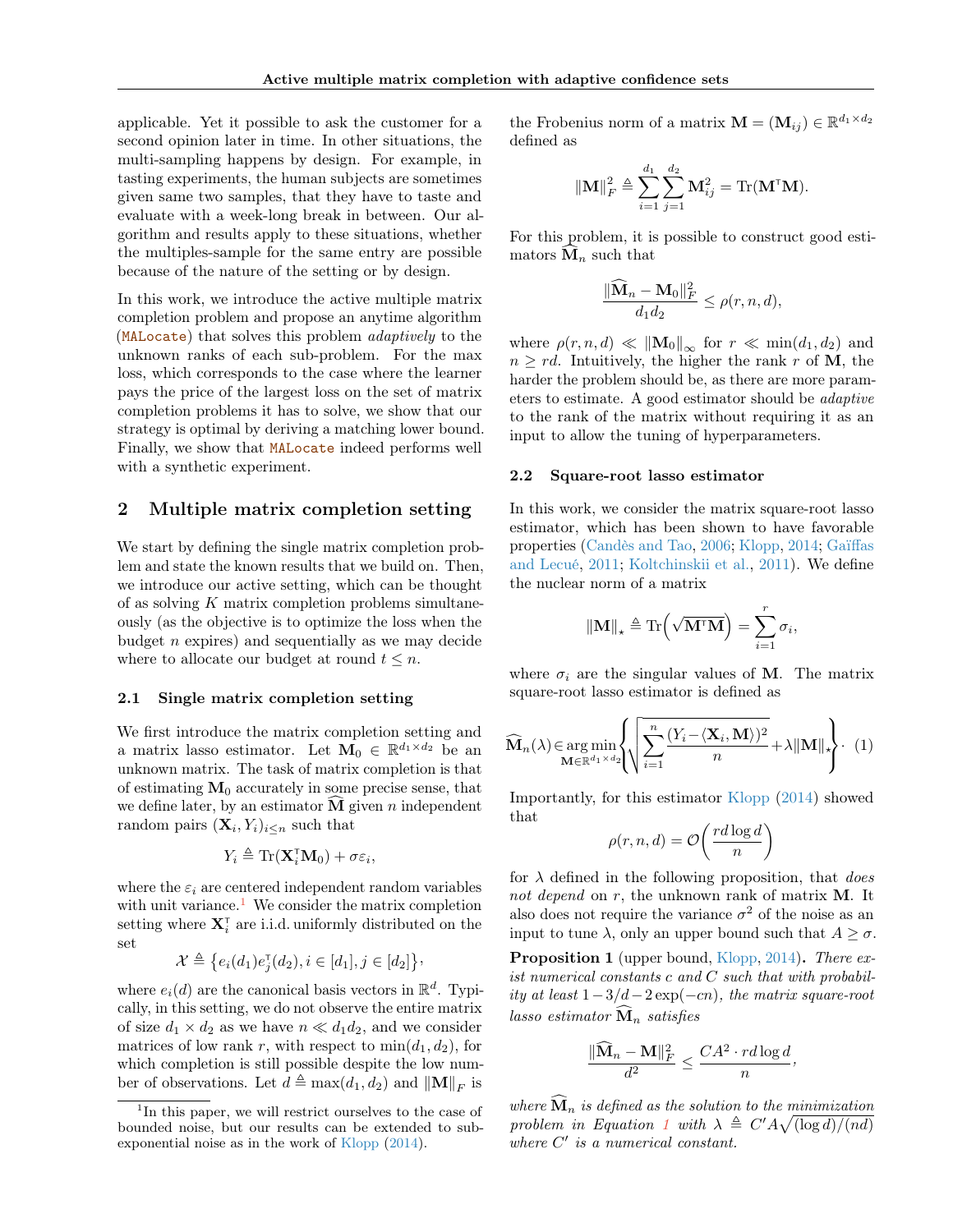We also restate a lower bound for the single matrix completion problem shown by [Koltchinskii et al.](#page-8-7) [\(2011,](#page-8-7) Theorem 5), which shows that the previous procedure is minimax optimal up to an extra  $\log d_k$  factor.

Proposition 2 (lower bound, [Koltchinskii et al.,](#page-8-7) [2011\)](#page-8-7). For any estimation procedure that outputs  $\widehat{\mathbf{M}_n}$  from n noisy observations corrupted with independent noise  $\varepsilon_t \sim \mathcal{N}(0, A^2)$ , there exists a matrix **M** of size  $(d \times d)$ and rank at most r such that

$$
\mathbb{E}\left[\frac{\|\widehat{\mathbf{M}}_n - \mathbf{M}\|_F^2}{d_1 d_2}\right] \ge \frac{cA^2 r d}{n},
$$

where c is a small numerical constant and the expectation is taken with respect to both the distribution of the samples and the possible internal randomization of the estimation procedure.

This result easily extends to the bounded noise case.

#### 2.3 Adaptive confidence sets

An important theoretical result in the trace-regression model with uniform sampling of the entries is the existence of adaptive and honest confidence bands on the error  $||\hat{\mathbf{M}} - \mathbf{M}||_F^2$ . Importantly, the knowledge of  $\sigma$  is again not necessary for this estimator. This procedure, EstimateError, is described in Section [3,](#page-3-0) and makes use of the entries  $X_i$  that have been observed twice to compute an unbiased estimator of the error. This procedure comes with the following guarantee.

**Proposition 3** (concentration bound for  $\widehat{R}_N$  estima-tor, [Carpentier et al.,](#page-8-11) [2017\)](#page-8-11). Let  $N$  be the number of entries that have been observed twice in the second half of the sample and  $\ddot{R}_N$  be the (unbiased) estimation procedure (sub-procedure EstimateError) of  $\|\widehat{M} - M\|_F^2$ , for some  $\widehat{M}$ . Then with probability at least  $1 - \frac{2}{d}$ , we have

$$
\left| \widehat{R_N} - \frac{\left\| \widehat{M} - M \right\|_F^2}{d^2} \right| \le 8A^2 \sqrt{\frac{\log d}{N}}.
$$

For minimax-optimal estimation procedures, such as the square-root lasso, we can show (by bounding both the estimation error as above and  $N \geq Cn^2/d^2$  for some numerical constant  $C$ , on a favorable event) that with high probability,

$$
\widehat{R_N} + 8A^2 \sqrt{\frac{\log d}{N}} \le \mathcal{O}\bigg(\frac{rd\log d}{n}\bigg),\,
$$

which shows that this quantity is an *adaptive* (as it does not require the rank as an input) and honest (as it upper bounds the true error with high probability) confidence band on  $\|\widehat{M} - M\|_F^2$ .

#### 2.4 Active multiple matrix completion

In the active multiple matrix completion, the learner's goal is to complete multiple matrices  $\{M^k\}_k$  simultaneously, by actively choosing from which matrix it should ask for a new observation in a sequential and adaptive manner. For ease of notation, we restrict this setting to square matrices of dimension  $d_k$ , but our techniques directly extend to non-square matrices. At each round the active learner has to choose an action  $k_t \in [K]$  and receives a pair  $(\mathbf{X}_t^{k_t}, Y_t^{k_t})$  such that  $\mathbf{X}_t^{k_t}$  corresponds to the location of the *entry*  $(i_{k_t,t}, j_{k_t,t})$  of the  $k_t$ -th data matrix  $\mathbf{M}^{k_t} = (\mathbf{M}_{ij}^{k_t}) \in \mathbb{R}^{d_{k_t} \times d_{k_t}}$  chosen uniformly at random such that  $i_{k_t,t} \in [d_{k_t}]$  and  $j_{k_t,t} \in [d_{k_t}]$ , and

$$
Y_t^{k_t} \triangleq \text{Tr}(e_{i_{k_t,t}}(d_{k_t})e_{j_{k_t,t}}^{\mathsf{T}}(d_{k_t})\mathbf{M}^{k_t}) + \varepsilon_{k_t,t}
$$

$$
= \mathbf{M}_{i_{k_t,t}j_{k_t,t}} + \varepsilon_{k_t,t},
$$

where the  $e_i(d)$  are the canonical basis vectors of  $\mathbb{R}^d$ . Here,  $\mathbf{X}_{t}^{k_t} = e_{i_{k_t,t}}(d_{k_t})e_{j_{k_t,t}}^{\mathsf{T}}(d_{k_t})$ . Informally, the learner chooses to observe one of the K matrices, and receives a noisy observation of one of the entries (corrupted by  $\varepsilon_{k_t,t}$ ) chosen uniformly at random from that matrix. The goal of the learner is to adaptively choose which matrix  $\mathbf{M}^{k_t}$  to sample based on the observations collected so far up to round  $t - 1$ ,

$$
\left\{(\mathbf{X}_1^{k_1},Y_1^{k_1}),\ldots,(\mathbf{X}_{t-1}^{k_{t-1}},Y_{t-1}^{k_{t-1}})\right\}
$$

At the end of the game, once it has collected at most  $n$ pairs  $(\mathbf{X}_t^{k_t}, Y_t^{k_t})$ , the learner has to output estimates  $\widehat{\mathbf{M}}_n^k$  of each matrix  $\mathbf{M}^k$  to suffer the following loss,

$$
\mathcal{L}_n^p \triangleq \left(\sum_{k \in [K]} \|\widehat{\mathbf{M}}_n^k - \mathbf{M}^k\|_F^{2p} \right)^{\!\!1/p},
$$

where  $p$  characterizes the objective and is decided as part by the learner at the start of the game. As special and interesting cases, for  $p = 1$ , we recover the unnormalized squared Frobenius norm if the sub-problems were the blocks of a block-diagonal matrix, and for  $p = \infty$  the max loss  $\max_{k \in [K]} \|\widehat{\mathbf{M}}_n^k - \mathbf{M}^k\|_F^2$ .

Remark 1. As an extension, we can consider the reweighted loss, characterized by a given weight vector  $\mathbf{w} = (w_1, ..., w_K)$ , where  $w_i \in \mathbb{R}^+$  for  $i \in [K]$  is a parameter given to the learner along with p,

$$
\mathcal{L}_n^p(\mathbf{w}) = \left(\sum_{k=1}^K w_k \|\widehat{\mathbf{M}}_n^k - \mathbf{M}^k\|_F^{2p}\right)^{1/p}.
$$

Taking  $w_k = d_k^{-2}$  allows to consider the normalized Frobenius norm for each matrix, which is particularly interesting in combination with  $p = \infty$  as it is simply the maximum average loss per entry within each subproblem, regardless of the dimension.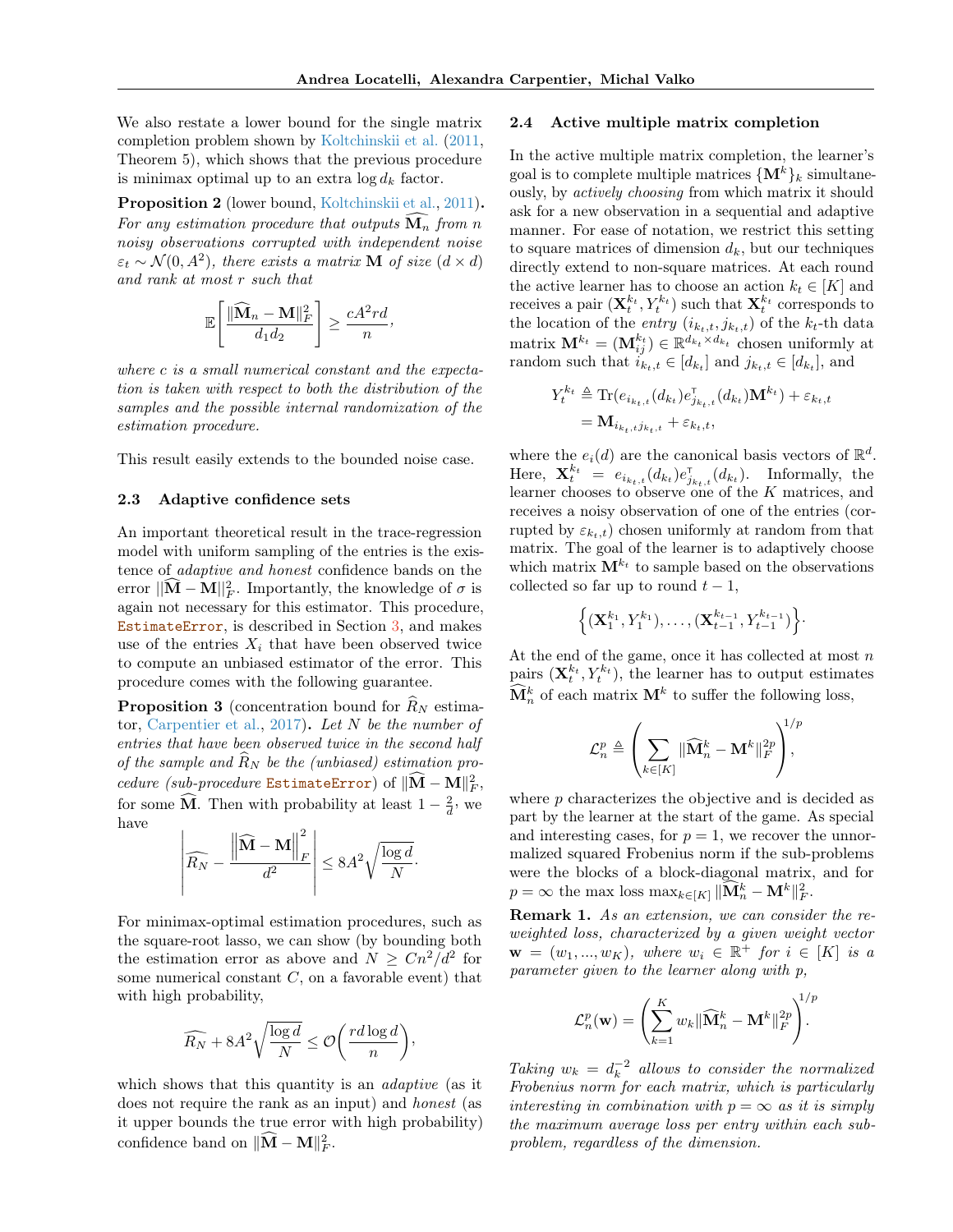For each matrix  $\mathbf{M}_k, k \in [K]$ , we denote by  $r_k$ , the rank of  $\mathbf{M}^k$ . We further assume that all the observations  $Y_t^{k_t}$ and the entries of  $M^k$  are bounded by some known constant A. The first condition is  $|Y_t^k| \leq A$  for any  $k, t$ and the second condition is simply  $||\mathbf{M}^k||_{\infty} \leq A$ . This is a mild assumption in applications such as recommendation systems, where ratings are bounded.

# <span id="page-3-0"></span>3 MALocate algorithm

We now describe our active strategy MALocate for the active multiple matrix completion given as Algorithm [1.](#page-3-1) The input for **MAL**ocate is the maximum budget input  $n$ and the loss parameter  $p$ . This parameter defines which loss  $\mathcal{L}_n^p$  the strategy is should optimize for. We shall see that  $p$  governs the exploration. During the initialization, while  $B_k(t) = \infty$ , the strategy requests for each  $\mathbf{M}^k$  a dataset  $\mathcal{D}_t^k$  of size  $\mathcal{O}(d_k\log d_k)$ . MALocate uses the requested samples for two goals: computing the estimators and adaptively estimating their error. In particular, the first half of the requested sample is used to compute an estimator  $\widehat{\mathbf{M}}_t^k$  of  $\mathbf{M}^k$  using the square-root lasso estimator. The second half of the sample is used by the EstimateError  $(\widehat{\mathbf{M}}_t^k, \mathcal{D}_t^k)$ sub-procedure to construct an estimator of the error  $R_{N_k^t}$  and an *upper-bound* on this error  $B_k(t)$ , using the double-sampled entries. After the initialization, at round  $t$ , the strategy allocates the next samples to the matrix

$$
m \triangleq \arg\max_{k} d_k^2 B_k(t) T_k(t)^{-1/p}
$$

,

where  $T_k(t)$  is the number of samples allocated to matrix k up to round t. The previous estimator  $\mathbf{\hat{M}}^m$  for matrix m is then replaced by  $\widehat{\mathbf{M}}_t^m$  only if the upper bound on the error has decreased. The strategy operates on a doubling schedule: Each round an index m is chosen, a new dataset  $\mathcal{D}_t^m$  of size  $T_m(t)$  (and thus, a total budget of  $2T_m(t)$  is spent on m) is used to construct a new estimator  $\widehat{\mathbf{M}}_t^m$ , and estimate its error.

In this case,  $B_m(t)$  is also updated to the new (smaller) upper bound on the error. This ensures that the estimation error is *non-increasing* with t for every matrix. This is a crucial ingredient for the proof of Theorem [1,](#page-4-0) which characterizes the performance of MALocate. The loop is repeated until the budget has been used, at which point the algorithm stops and outputs estimator  $\widehat{\mathbf{M}}^k$  for each matrix k.

Computing the estimator As explained previously, we use the square-root lasso estimator. Notice that we perform a splitting of the sample  $\mathcal{D}_t^k$ , where the first half is used to compute the estimator, and the second half is used to estimate its error. In practice, we propose instead to split the sample between entries that have been sampled only once to compute the estimator, Algorithm 1 MALocate algorithm

<span id="page-3-1"></span>

| <b>Input:</b> <i>n</i> , $\{d_k\}_{k\in[K]}, p$ { <i>loss parameter</i> }                               |
|---------------------------------------------------------------------------------------------------------|
| $\mathcal{D}_{t}^{k} \leftarrow \emptyset \quad \forall k \in [K]$                                      |
| Initialization:                                                                                         |
| $t \leftarrow 0$                                                                                        |
| for $k \in [K]$ do                                                                                      |
| $T_k(t) \leftarrow 0$                                                                                   |
| $B_k(t) \leftarrow \infty$                                                                              |
| end for                                                                                                 |
| while $t \leq n$ do                                                                                     |
| $m \leftarrow \arg \max_{k \in [K]} d_k^2 B_k(t) T_k(t)^{-1/p}$                                         |
| $T_m \leftarrow \max(T_m(t), 4\lceil (d_k \log(d_k) + 1)/2 \rceil)$                                     |
| $t \leftarrow t + T_m$                                                                                  |
| $T_m(t) \leftarrow T_m(t) + T_m$                                                                        |
| $\mathcal{D}_t^m \leftarrow \texttt{NewSamples}(m, T_m)$                                                |
| $\mathbf{\widehat{M}}_t^m \leftarrow \texttt{GetEstimator}\!\left(m,\mathcal{D}_t^m\right)$             |
| $N_t^m, \widehat{R}_{N_t^m} \leftarrow \texttt{EstimateError}\big(\mathbf{M}_t^m, \mathcal{D}_t^m\big)$ |
| $B_k(t) \leftarrow B_k(t - T_m) \quad \forall k \in [K]$                                                |
| if $\widehat{R}_{N_m^t} + 8A^2 \sqrt{\log(d_m)/N_t^m} \leq B_m(t)$ then                                 |
| $\hat{\mathbf{M}}^{m} \leftarrow \widehat{\mathbf{M}}_t^m$                                              |
| $B_m(t) \leftarrow R_{N_t^m} + 8A^2 \sqrt{\log(d_m)/N_t^m}$                                             |
| end if                                                                                                  |
| $T_k(t) \leftarrow T_k(t - T_m) \quad \forall k \neq m$                                                 |
| end while                                                                                               |
| Output: $\{ {\bf M}^k \}_{k \in [K]}$                                                                   |
|                                                                                                         |

| Algorithm 2 NewSamples $(k, T)$                                   |
|-------------------------------------------------------------------|
| Input: $k$ , $T$                                                  |
| Sample uniformly at random                                        |
| T new observations $\{(X_i, Y_i)\}_{i \le T}$ from $\mathbf{M}^k$ |
| <b>Output:</b> New dataset $\{(X_i, Y_i)\}_{i \le T}$             |

and the other entries to estimate the error. While this introduces a small dependence (as we may only estimate the error for entries on which the estimator was not trained) which is difficult to analyze, in practice, this greatly improves the power of the estimator.

Estimating the error The sub-procedure  $\small{\texttt{EstimateError}}$  uses the second half of a dataset  $\mathcal{D}_t^k$  to build an estimator of the error for some estimator  $\mathbf{M}^{k}$ of the matrix  $M^k$ . It proceeds as the estimator of [Carpentier et al.](#page-8-11) [\(2017\)](#page-8-11) by finding entries  $(X_i, Y_i)$ and  $(X_j, Y_j)$  such that  $X_i = X_j$  to form the triplet  $(X_i, Y_i, Y_j)$ , and the dataset  $\mathcal{D}'$  of double-sampled entries with  $N_t^k \triangleq |\mathcal{D}'|$ .  $\mathcal{D}'$  is then used to compute the unbiased estimator of the error,

$$
\widehat{R_N} \triangleq \frac{1}{N} \sum_{i=1}^N \Big(Y_i - \langle X_i, \widehat{\mathbf{M}} \rangle \Big) \Big(Y_i' - \langle X_i, \widehat{\mathbf{M}} \rangle \Big),
$$

which *does not require the variance* of the noise as an input to the estimation procedure. We can then deduce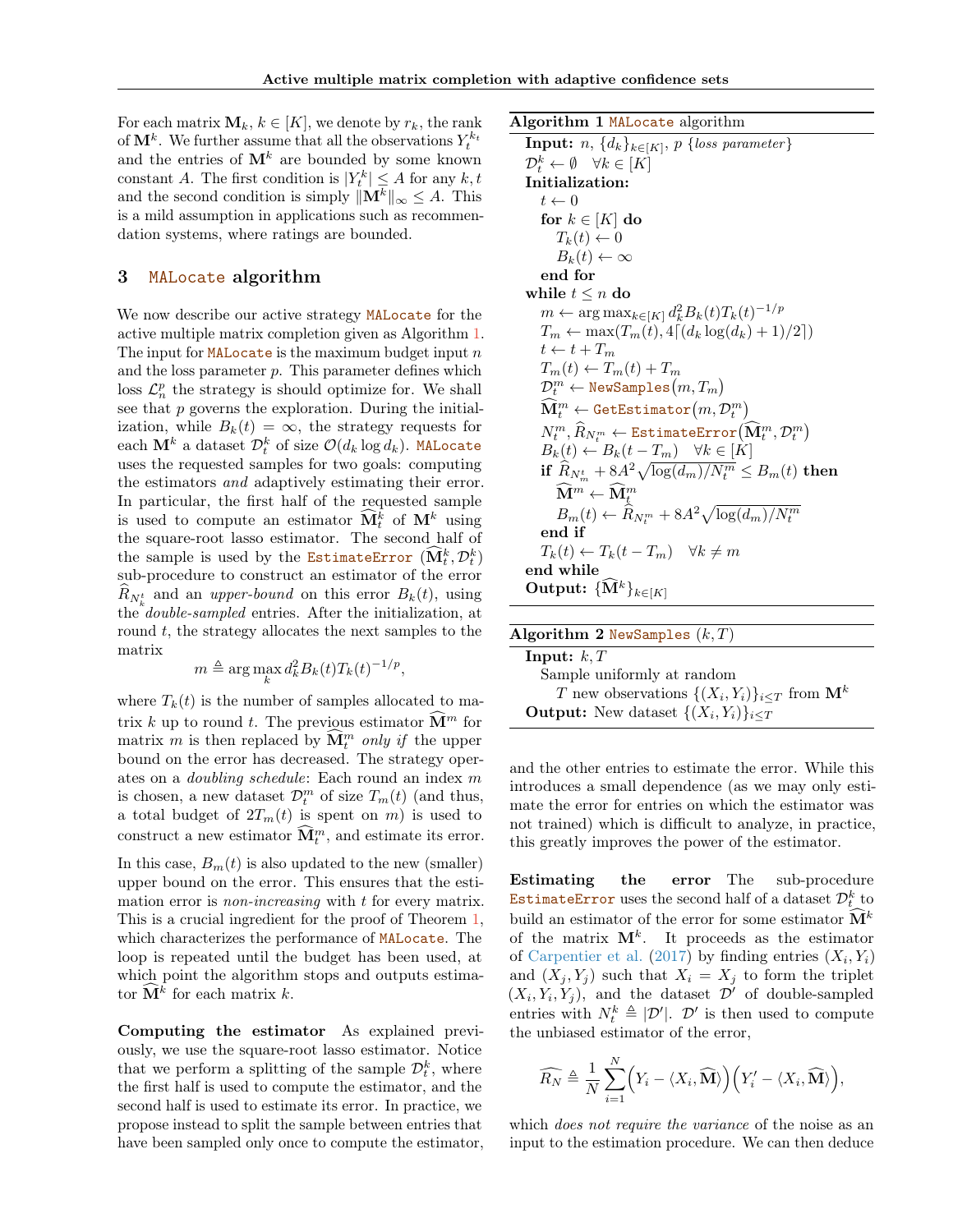an upper bound on  $\widehat{R_N}$  that holds with high probability  $B_k(t) \triangleq \widehat{R_{N_t^k}} + 8A^2 \sqrt{\log(d_k)/N_t^k}$ . Importantly, this upper bound on the error is *honest* and *adaptive* to the unknown rank  $r_k$  as proved by [Carpentier et al.](#page-8-11) [\(2017\)](#page-8-11) and is upper bounded as  $\mathcal{O}(r_k d_k^3 \log(d_k)/T_k(t)),$ as  ${\cal R}_{N_t^k}$  dominates the stochastic error term.

<span id="page-4-2"></span>

| Algorithm 3 GetEstimator $(k, D)$                                                                                                                                                                 |
|---------------------------------------------------------------------------------------------------------------------------------------------------------------------------------------------------|
| Input: $k, \mathcal{D}$                                                                                                                                                                           |
| $T \leftarrow  \mathcal{D} /2, \lambda \leftarrow C\sqrt{\log(d_k)/d_kT}$                                                                                                                         |
| $\widehat{\mathbf{M}} \leftarrow \underset{\ \mathbf{M}\ _{\infty} \leq A}{\arg \min} \sqrt{\frac{1}{T} \sum_{i=1}^{T} (Y - \langle X_i, \mathbf{M} \rangle)^2 + \lambda \ \mathbf{M}\ _{\star}}$ |
| Output: Estimator M                                                                                                                                                                               |

The sampling criterion The exploration crucially depends on the interplay between the loss parameter  $p$ ,  $T_k(t)$ , and the upper bound on the error  $B_k(t)$  rescaled by  $d_k^2$ . For  $p = 1$  (sum loss), the chosen index is

$$
\arg\max_{k} d_k^2 B_k(t) T_k(t)^{-1},
$$

and can be interpreted as the index that maximizes the error per sample, which is a rough approximation of  $\partial B_k(t)/\partial T_k(t)$ . The idea behind this heuristic is that since we expect the sum loss to decrease the most for this matrix, the next sample is allocated to this index. On the other hand, for  $p = \infty$ , the index chosen is simply the one that currently suffers the largest upper bound on the rescaled error.

Algorithm 4 EstimateError  $(M, D)$ Input:  $\widehat{M}, \mathcal{D}$  $T = |\mathcal{D}|/2$ Find double-sampled entries  $\mathcal{D}' \leftarrow \{(X_i, Y_i, Y'_i)\}_{i=1,\dots,N}$  in  $\mathcal{D}_{T+1,\dots,2T}$  $\widehat{R_N} \leftarrow \frac{1}{N}\sum_{i=1}^N \Big(Y_i - \langle X_i, \widehat{\mathbf{M}} \rangle\Big)\Big(Y_i' - \langle X_i, \widehat{\mathbf{M}} \rangle\Big)$ **Output:** Number of double-sampled entries  $N$  and error estimate  $R_N$ 

More generally, by plugging the upper bound given by Proposition [1](#page-1-2) into the loss  $\mathcal{L}_n^p$ , we see that a good allocation is one that minimizes

$$
\sum_k \biggl(\frac{r_k d_k^3 \log d_k}{T_k(n)}\biggr)^p
$$

under the constraint  $\sum_{k} T_k(n) = n$ . By solving the corresponding optimization problem, we see that this good allocation should be such that

$$
T_k(n)^{1+1/p} = (r_k d_k^3 \log d_k) C(n),
$$

where  $C(n)$  is constant for all k. Note however, that this good allocation is de facto out of reach for the

learner, which does not have access to the underlying ranks  $\{r_k\}_{k\in[K]}$  of the matrices. Now, as  $d_k^2B_k(t)$  can be upper bounded as  $\mathcal{O}(r_k d_k^3 \log d_k/T_k(t))$ , it is clear that our strategy, which picks the index that maximizes  $d_k^2 B_k(t) T_k(t)^{-1/p}$  mimics the good allocation that keeps the quantity

$$
r_k d_k^3 \log(d_k) T_k(n)^{-(1+1/p)}
$$

constant across the arms.

Remark 2. An important algorithmic particularity of our strategy is that it operates on a doubling schedule. Namely, when index  $k$  is picked, the number of observations for  $\mathbf{M}^k$  is doubled from  $T_k(t)$  to  $2T_k(t)$ , as a new dataset of size  $T_k(t)$  is generated. This allows us to analyze MALocate without considering correlations between the different estimators, as each estimator is trained on a fresh sample  $\mathcal{D}_t^k$ . This also has the benefit of greatly reducing the computational complexity, as we only need to train a logarithmic number of estimators, while recomputing estimators at each round t would be too costly. However, if there is an empirical need to recalculate the estimator every round we received a new observation, the proofs for the guarantee that we provide in the next section can be modified to reflect it.

# 4 Analysis

In this section, we give guarantees on the performance of  $MALocate$  for general  $p$ , and prove a lower bound in the case  $p = \infty$ , showing that our strategy is optimal for the max loss, up to logarithmic factors.

### 4.1 Upper bound on the loss of MALocate

We start with upper bounding the loss of MALocate that holds with high probability.

<span id="page-4-0"></span>Theorem 1. After n sample requests, MALocate started with loss parameter p outputs K estimators, such that with probability at least  $1 - \sum_k 16 \log(d_k)/d_k$ ,

$$
\mathcal{L}_n^p \triangleq \left( \sum_{k \in [K]} \left\| \widehat{\mathbf{M}}_n^k - \mathbf{M}^k \right\|_F^{2p} \right)^{1/p}
$$
  

$$
\leq \mathcal{O}\left( \frac{\left( \sum_{k=1}^K (r_k d_k^3 \log d_k)^{\frac{p}{p+1}} \right)^{\frac{p+1}{p}}}{n} \right).
$$

We prove this result in Appendix [A.](#page-0-0) It relies on a careful bounding of the estimation error of  $\mathbf{M}_n$  directly, as it is not possible<sup>[2](#page-4-1)</sup> to prove bounds on  $T_k(n)$ , the number

<span id="page-4-1"></span><sup>&</sup>lt;sup>2</sup>For example, if one of the estimators  $\widehat{\mathbf{M}}^k$  is by chance very good despite having been given few samples, then it is possible that it will not be given more samples.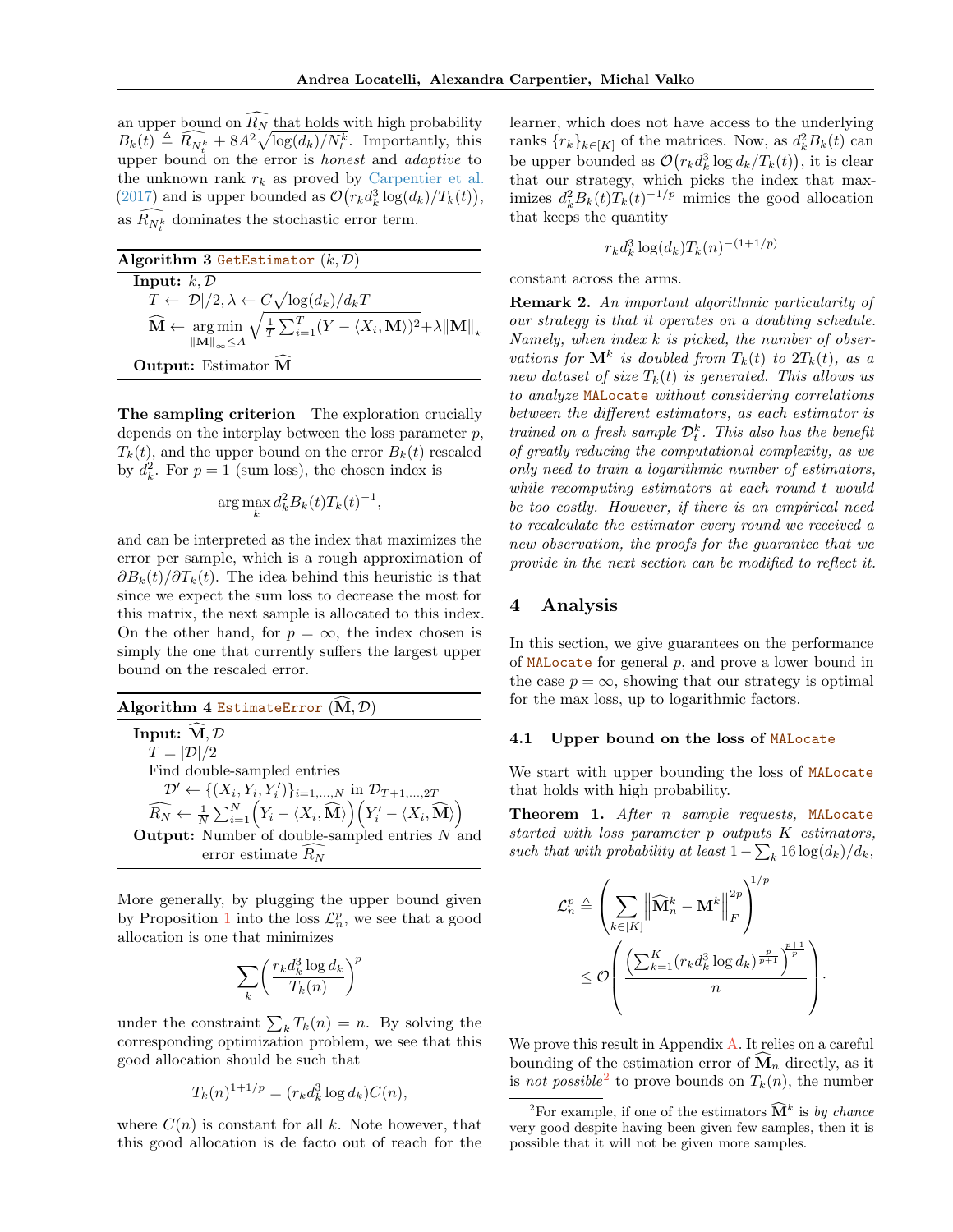of times that each arm has been sampled at the end of the horizon, as opposed to many regret analyses used for bandit settings. In particular, the proof proceeds by showing that the following bounds on the error hold with high probability. First, using the sampling criterion we prove that for all  $k$  a bound of the form

$$
\left\| \widehat{\mathbf{M}}^{k} - \mathbf{M}^{k} \right\|_{F}^{2} \leq \mathcal{O}\left( T_{k}(n)^{\frac{1}{p}} \left( \sum_{k} \left( r_{k} d_{k}^{3} \log d_{k} \right)^{\frac{p}{p+1}} \right)^{\frac{p+1}{p}} n^{-\frac{p+1}{p}} \right).
$$

Importantly, this grows with  $T_k(n)$ . On other hand, Proposition [1](#page-1-2) yields that

$$
\left\| \widehat{\mathbf{M}}^k - \mathbf{M}^k \right\|_F^2 \leq \mathcal{O}\bigg( \frac{r_k d_k^3 \log d_k}{T_k(n)} \bigg)
$$

,

which *decreases* with  $T_k(n)$ . By balancing both bounds with respect to  $T_k(n)$ , we get an upper bound on the estimation error that does not depend on  $T_k(n)$ .

This result shows that the complexity of the problem crucially depends on the interaction between both the intrinsic difficulty of each sub-problem associated with  $M_k$ , characterized by  $r_k$  and  $d_k$ , and the loss parameter  $p$ . Namely, if we set

$$
c_k \triangleq r_k d_k^3 \log d_k
$$

for the *complexity* of problem k, and  $\mathbf{c} = (c_1, \ldots, c_K)$ , then the complexity of the active problem is  $\|\mathbf{c}\|_{\frac{p}{p+1}}$ i.e., the loss is upper bounded as

$$
\mathcal{O}\Big(\|{\bf c}\|_{\frac{p}{p+1}}n^{-1}\Big).
$$

On the other hand, it is easy to see that the uniform strategy suffers a loss of order  $\frac{K}{n} ||\mathbf{c}||_p$ , which is always larger<sup>[3](#page-5-0)</sup> than  $\frac{1}{n} ||c||_{\frac{p}{p+1}}$ . This shows that our active strategy, MALocate, adapts on-the-fly to the difficulty of the problem at hand, without requiring any input parameter that depends on this complexity.

We now rewrite the previous theorem for the important case  $p = \infty$ .

**Corollary 1.** (upper bound for max loss) After  $n$ sample requests, MALocate started with loss parameter  $p = \infty$  outputs K estimators, such that with probability at least  $1 - \sum_k 16 \log(d_k)/d_k$ ,

$$
\max_{k \in [K]} \left\| \widehat{\mathbf{M}}_n^k - \mathbf{M}^k \right\|_F^2 \leq \mathcal{O}\left( \frac{\sum_{k=1}^K r_k d_k^3 \log d_k}{n} \right).
$$

This result is a direct corollary of our main upper bound. It shows that interestingly, even in the case  $p = \infty$ , the

complexity of each individual problem comes into play. Namely, in this setting, the total complexity is simply the sum of the complexities for each sub-problem.

Remark 3. While our results are stated in the fixedbudget setting, our strategy can easily be adapted to the  $(\varepsilon, \delta)$ -correct setting, by slightly modifying the estimators, in particular by replacing  $\log d_k$  terms by  $\log(1/\delta)$ and re-deriving the bounds on their performance. The sample complexity would be of order  $\widetilde{\mathcal{O}}(\Vert c \Vert_{\frac{p}{p+1}} \varepsilon^{-1}).$  Interestingly, in this setting, it is also possible to design a stopping rule, as we have adaptive confidence bands on the  $\widehat{\varepsilon}_t$ , the error at round t.

### 4.2 Lower bound

We now show a lower bound for the active multiple matrix completion problem in the case  $p = \infty$ . The offline part of our lower bound proof is inspired by [Koltchin](#page-8-7)[skii et al.](#page-8-7) [\(2011\)](#page-8-7). The challenge of our proof is the active setting as we have to consider strategies that may actively spread their observations over the different matrices.

**Theorem 2.** For any active strategy  $S$ , there exists a problem  $P = (\mathbf{M}^1, \dots, \mathbf{M}^K)$ , where  $\mathbf{M}^k$  is of rank at most  $r_k$  and dimension  $(d_k \times d_k)$ , such that after  $S$  (actively) collects at most n observations corrupted with  $\mathcal{N}(0, A^2)$  noise and outputs K estimators  $(\widehat{\mathbf{M}}^1, \ldots, \widehat{\mathbf{M}}^K)$ , we have

$$
\mathbb{E}_{P,S}\left[\max_{k\in[K]}\left(\left\|\widehat{\mathbf{M}}^k-\mathbf{M}^k\right\|_F^2\right)\right]\geq \frac{A^2}{2048}\frac{\sum_{k=1}^K r_k d_k^3}{n}.
$$

We prove this theorem in Appendix [B.](#page-0-0) The main argument is that for any active strategy  $S$ , for any fixed problem P, there exists one index  $m \in [K]$  such that

$$
\mathbb{E}_{P,S}[T_k(n)] \le \frac{r_m d_m^3}{\sum_k r_k d_k^3} n.
$$

Then, we carefully adapt the arguments of the lower bound for  $K = 1$  to our active setting.

This shows that our active strategy is minimax-optimal (up to logarithmic factors) over the class of problems with dimension  $\{d_k\}_{k\in[K]}$  and ranks at most  ${r_k}_{k\in[K]}$ , fully adaptive to the unknown ranks of the sub-problems. Importantly, the lower bound also holds for strategies that have apriori knowledge of  $\{r_k\}_{k\in[K]}$ .

<span id="page-5-1"></span>Remark 4. Notice, that while Algorithm [3](#page-4-2) uses a particular square-root lasso estimator with associated guarantees, our approach straightforwardly extends to other estimators. For example, [Klopp](#page-8-15) [\(2015\)](#page-8-15) provides sharp bounds in the Bernoulli model, i.e., without the extra  $\log d_k$  factor. Therefore, this or any other result,

<span id="page-5-0"></span><sup>&</sup>lt;sup>3</sup>as we have  $\|\mathbf{x}\|_{q_1} \leq K^{1/q_1-1/q_2} \|\mathbf{x}\|_{q_2}$  for  $0 < q_1 < q_2$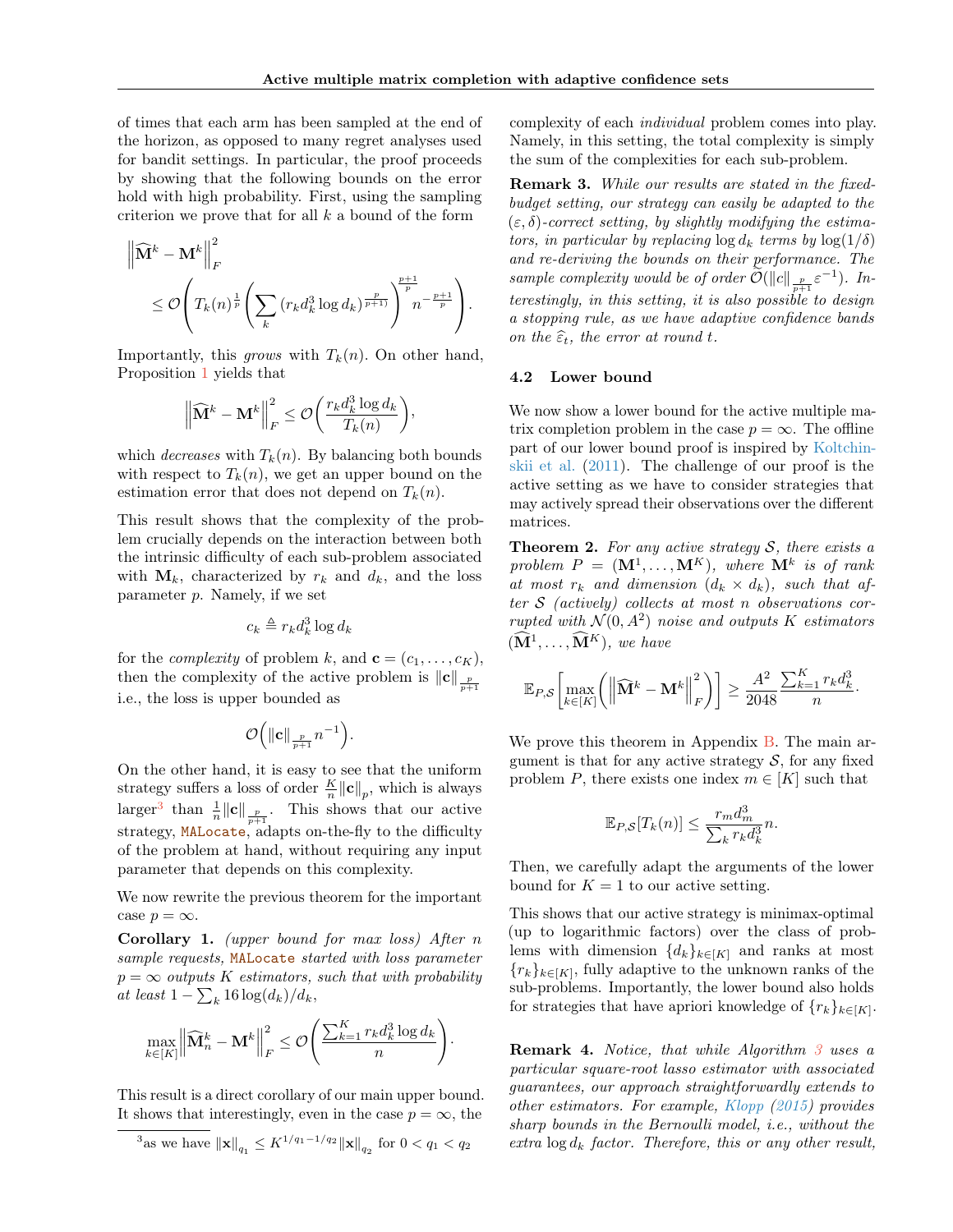that provides a sharper estimator could be used instead in Algorithm [3.](#page-4-2) This would improve the overall complexity of our active strategy by removing the extraneous  $\log d_k$  factors in the complexity, matching exactly the lower bound for  $p = \infty$ .

# 5 Synthetic experiments

We now support our analysis MALocate with synthetic experiments. To create a square matrix of rank  $r$  and dimension d, we generate two matrices  $\mathbf{U} \in \mathbb{R}^{d \times r}$  and  $\mathbf{V} \in \mathbb{R}^{r \times d}$  with entries distributed as  $\mathcal{N}(0, \sigma_r^2 \triangleq r^{-1/2})$ . The standard deviation  $\sigma_r$  is chosen such that the entries of  $M = UV$  have the same scaling, regardless of the rank of the matrix. Observations are corrupted with Gaussian white noise  $\mathcal{N}(0, \sigma \triangleq 0.1)$ . We consider both objectives  $\mathcal{L}_p$  for  $p = 1$  and  $p = \infty$ , on which we run MALocate also with both parameters  $p = 1$ and  $p = \infty$ . We also compare MALocate to the naïve uniform strategy, and for the max loss also with the oracle strategy that has access to the true Frobenius error of the estimators and allocates the next samples to the index  $\arg \max_k \|\widehat{\mathbf{M}}_t^k - \mathbf{M}\|_F^2$ . Note that this strategy (for a fixed estimation procedure) is optimal for  $p = \infty$ , as the max loss may only decrease if the worst estimator is improved.

As our goal is to study the active advantage of MALocate, all the strategies have access to the same estimator SoftImpute, tuned with the same parameters. Moreover, we discretize time in a similar fashion for all the strategies: The initialization phase of each estimator is done with  $8d_k$  samples and after that, the budget is divided evenly in approximately 100 sub-samples. This allows to bypass the negative effects associated with a doubling schedule. As our strategy is naturally anytime, we plot the results as the time horizon grows from the initialization up to  $n = K d^2/2$ . At each round t where a new estimator has been trained, we use the knowledge of  $\mathbf{M}^k$  to compute  $\mathcal{L}_t^p$  for  $p \in \{1, \infty\}$ . For both experiments, we draw and fix the problem, and average the results over 15 runs.

### 5.1 First experiment

We fix  $d_k \triangleq d \triangleq 200, K \triangleq 10$ , and the ranks are such that  $r_k \triangleq 10$  for all k besides  $r_1 = 40$ . We choose this instance as it forces the strategy into a tradeoff with respect to the loss parameter  $p$ . Heuristically, to optimize the sum loss  $(p = 1)$ , reaching a good error on each of the easy problems is very important. On the other hand, to optimize the max loss, it is necessary to spend a large portion of the budget on the hardest instance. In Figure [1,](#page-6-0) we see that our strategies perform favorably in the setting they are designed for. We also see that the uniform strategy only catches up when the

number of samples is high enough such that the careful sample allocation has little effect on the performance.



<span id="page-6-0"></span>Figure 1: Results for the first experiment

#### 5.2 Second experiment

We fix  $d_k \triangleq d \triangleq 200$  and  $K \triangleq 15$ . The ranks  $r_k$  are given by  $r_k \triangleq 18 + 0.0015k^4$ . Note that the hardest instance is such that  $r_{15} = 76$  and half of the subproblems have rank at most 22. This set of problems is more varied than the previous one and shows the adaptivity of our strategy (Figure [2\)](#page-7-0).

### 5.3 Implementation of MALocate

As we discuss in Remark [4,](#page-5-1) our generic strategy can be used for any estimator, which may be chosen appropriately with respect to the exact noise setting. For performance reasons, we used the SoftImpute estimator [\(Mazumder et al.,](#page-8-16) [2010\)](#page-8-16) from the python package fancyimpute, which we tweak to have a warm-start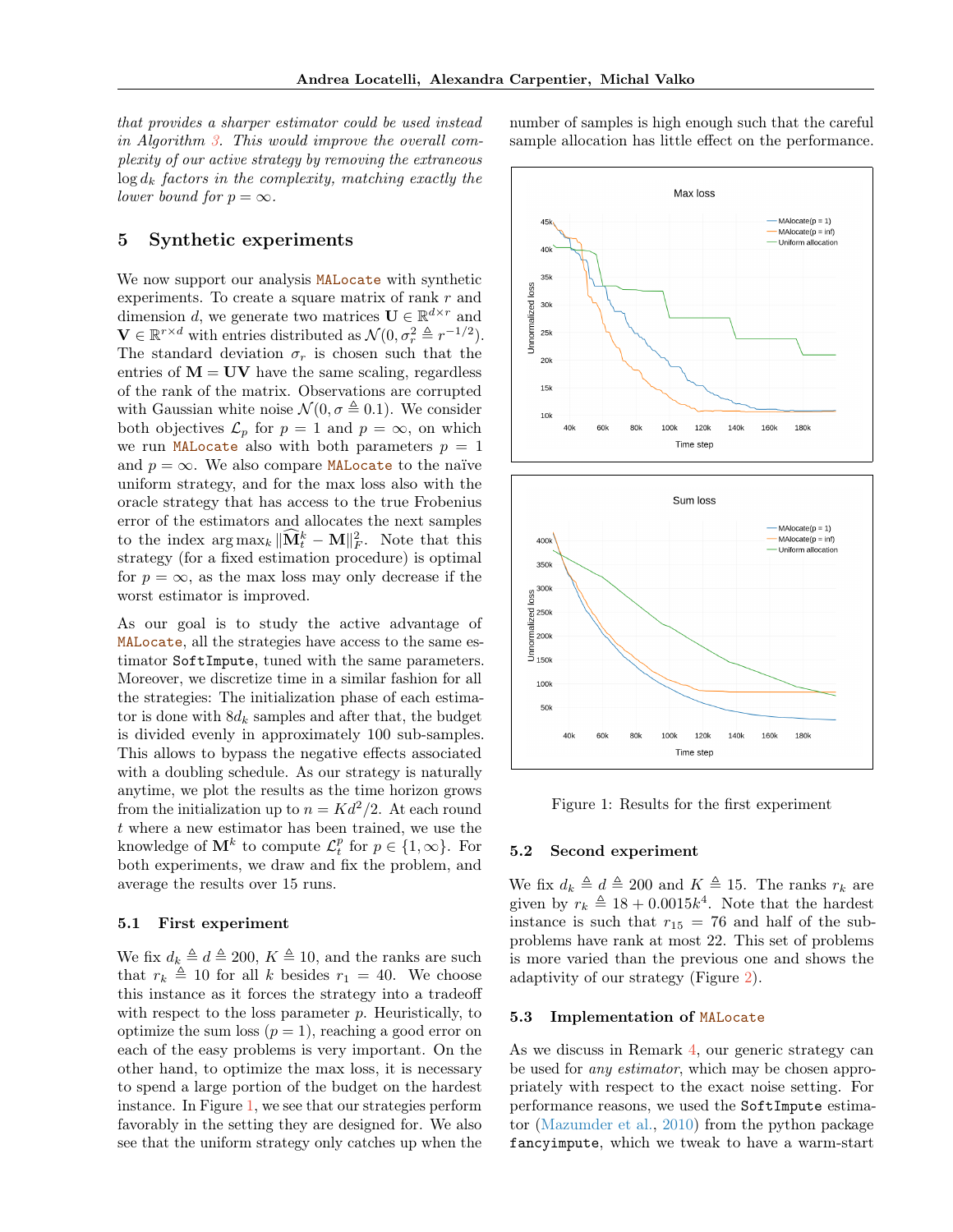



<span id="page-7-0"></span>Figure 2: Results for the second experiment

heuristic that fills missing entries with the previous estimator  $\widehat{\mathbf{M}}^k$ . This allows us to speed-up the running time. More generally, online matrix completion results such as the ones by [Dhanjal et al.](#page-8-17) [\(2014\)](#page-8-17); [Lois and](#page-8-18) [Vaswani](#page-8-18) [\(2015\)](#page-8-18); [Jin et al.](#page-8-19) [\(2016\)](#page-8-19) fit in our active and sequential framework. We tune the confidence intervals on the error in a conservative way. As we use a time discretization instead of a geometric grid, we also re-use samples throughout the run. Finally, as explained in Section [3,](#page-3-0) instead of splitting the entire sample, we use entries that have been observed once to train the estimator, and the other entries (sampled at least twice) to estimate the error.

Across the experiments, we see that MALocate run with the proper loss parameter  $p$  indeed performs better on the associated loss  $\mathcal{L}^p$ . For the max loss, we also see that MALocate with  $p = \infty$  performs only slightly worse than the optimal oracle strategy in this setting. On the other hand, the uniform strategy performs poorly

across the problems. We see that for the max loss, the loss peters out when the hardest matrix to estimate has been sampled  $d_k^2$  times, as we cap the number of observations for each matrix to  $d_k^2$ . We remark however that we are interested in settings with smaller  $n \ll K d_k^2$ , where we see that MALocate with  $p = \infty$  performs very favorably.

# 6 Conclusion and discussion

We presented a new active matrix completion setting and provided MALocate, an active strategy that is able to adapt to the different complexities of the problems and proved that up to log factors, it achieves minimaxoptimal guarantees. We also showed that empirically, it performs in accordance with its theoretical guarantees for two loss settings. We our work as the first step towards a more systematic understanding of the links between adaptive confidence sets (in any statistical setup) and the corresponding active learning setting.

We considered the high-dimensional regime where the number of samples *n* satisfies  $d \leq n \ll d^2$ . The number of doubly-sampled entries scales (w.h.p.) by Proposi-tion [6](#page-0-0) as  $n^2/d^2$  for any n in this interval. This remains true for  $n \gg d^2$  and generally our results would also hold in this regime. However, we do not address this case here at all, as from an algorithmic point of view, much simpler estimation strategies solve this problem, for example, least squares with a projection on the set of rank r matrices coupled with Lepski's method to adapt to the rank) .

Finally it is, unfortunately, not possible to extend our approach to datasets where entries are not observed twice, because it is provably impossible to obtain a good estimator of the error.

Acknowledgements The research presented was supported by European CHIST-ERA project DELTA, French Ministry of Higher Education and Research, Nord-Pas-de-Calais Regional Council, Inria and Ottovon-Guericke-Universität Magdeburg associated-team north-European project Allocate, and French National Research Agency projects ExTra-Learn (n.ANR-14- CE24-0010-01) and BoB (n.ANR-16-CE23-0003). The work of A. Carpentier is also partially supported by the Deutsche Forschungsgemeinschaft (DFG) Emmy Noether grant MuSyAD (CA 1488/1-1), by the DFG - 314838170, GRK 2297 MathCoRe, by the DFG GRK 2433 DAEDALUS, by the DFG CRC 1294 Data Assimilation, Project A03, and by the UFA-DFH through the French-German Doktorandenkolleg CDFA 01-18. This research has also benefited from the support of the FMJH Program PGMO and from the support to this program from Criteo.